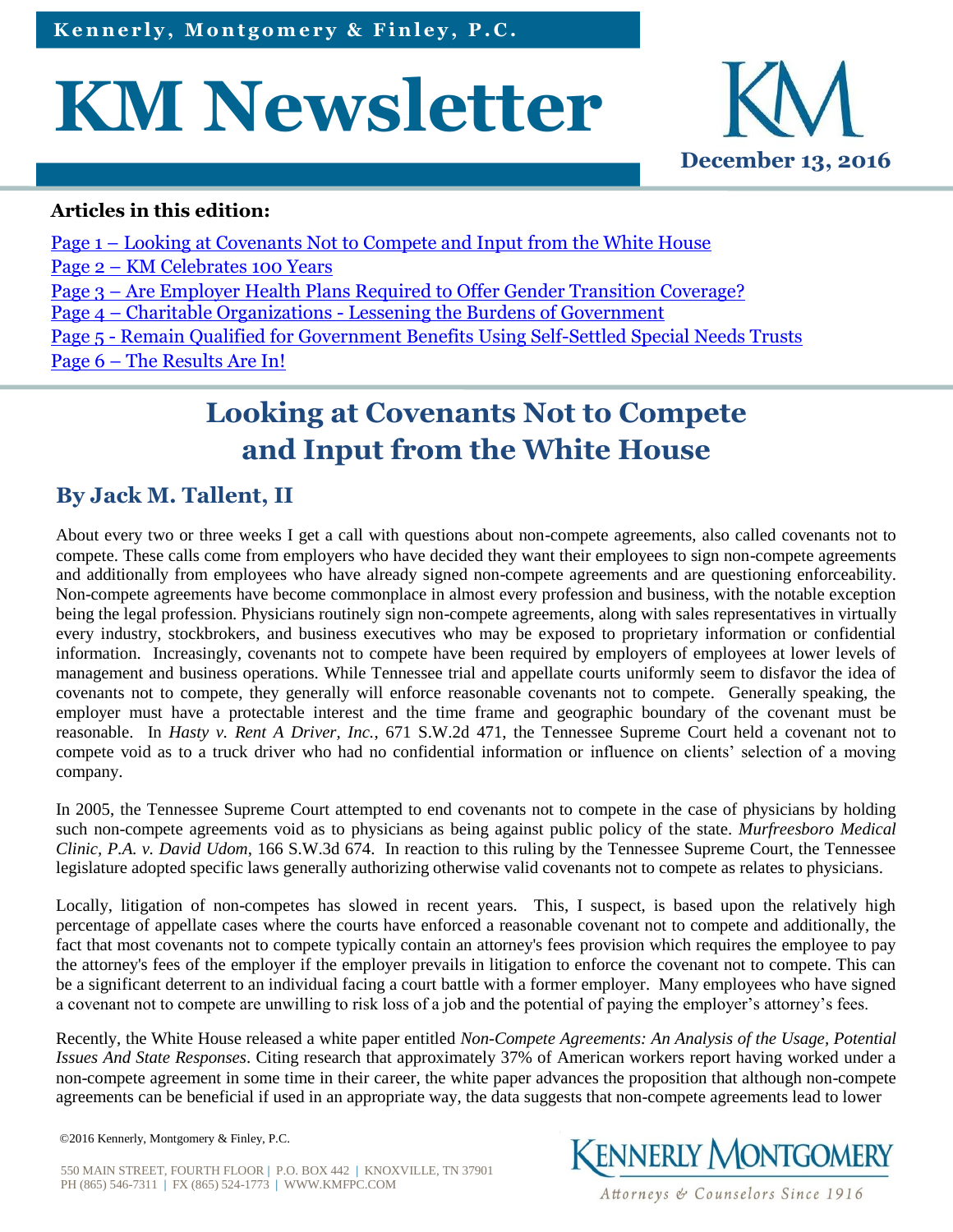<span id="page-1-0"></span>KM Newsletter December 13, 2016 Page 2

wages, limited mobility of workers in the workplace and negatively impacts innovation, entrepreneurship and regional economic growth. The white paper goes on to point out several areas demonstrating how workers are negatively impacted by non-competes and how some state courts and legislatures have addressed these areas of negative impact. It is pointed out that some courts have taken the approach of rewriting non-compete agreements to conform to State law, while others have implemented the "blue pencil" approach striking offensive clauses from non-compete agreements and others have taken what is called the "red pencil" approach of refusing to enforce a non-compete contract that contains any unenforceable provision. The white paper states that only three states, Nebraska, Virginia and Wisconsin use the red pencil approach. Tennessee uses a rule of reasonableness approach where the Court will modify covenants not to compete to make them reasonable if the employer with a legitimate protectable business interest has not acted in bad faith.(See *Money & Tax Help, Inc. v. Moody*, 180 S.W.3d 561). The paper concludes with a statement that there is more work to be done in this area and that the Administration will identify best approaches for reform. The paper also points out that most of the reform must be in the hands of each of the State legislatures to institute reforms that balance the business interest of enforcement of non-competes against the protection of workers. The full article may be found at the link below.

The last word from the Tennessee legislature was to enact employer favored law to allow enforcement of covenants not to compete in the case of physicians. For the time being it will be up to the Tennessee courts to decide the enforceability of covenants not to compete on a case-by-case basis, however, this push from the White House may initiate new challenges to the enforceability of covenants not to compete.

[https://www.whitehouse.gov/sites/default/files/non-competes\\_report\\_final2.pdf](https://www.whitehouse.gov/sites/default/files/non-competes_report_final2.pdf)



[Jack M. Tallent](http://www.kmfpc.com/attorneys/jack_m_tallent_ii.aspx) practices in the areas of Civil Litigation, Construction Law, and Nonprofit & Tax-Exempt Organizations. Mr. Tallent concentrates his practice in civil litigation in State and Federal courts and assists clients with corporate and commercial transactions. If you have questions or for more information, please call Jack Tallent at (865)-546-7311 or email [jtallent@kmfpc.com.](jtallent@kmfpc.com)



#### **2016 marks our 100th year of the practice of law in Knoxville**

Our firm origins go back to 1916 to the days of Donelson and Montgomery. The firm and its name evolved since then, and since 1985 has been Kennerly, Montgomery and Finley, P.C. Three of our current shareholders have been practicing with the firm since that time. During these many years we've been fortunate to have many great lawyers practice in the firm and many repeat clients. Our involvement in Knoxville and East Tennessee has been long-standing and varied. Since the early days our firm has been known for handling litigation matters in state and federal courts and also has been involved in representation of clients in virtually all aspects of the practice of law. Warren Kennerly helped create the Knoxville Utilities Board in 1939, and was its long-time general counsel until his retirement. Through the years the firm has continued representation of governmental clients and been involved in significant undertakings in Knoxville, including assisting clients involved in businesses operating at the 1982 World's Fair, development of major downtown office buildings, Knoxville's first waterfront restaurant, the Knoxville Convention Center, and downtown redevelopment. In addition, through the years we have represented lenders and financial institutions, governmental bodies and utility companies, private and publicly held businesses, and numerous individuals in their legal matters be it simple or complex. As we mark our hundred years of practice in Knoxville, we express our gratitude for the clients we serve and those lawyers who have come before us and the proud legacy they have left us.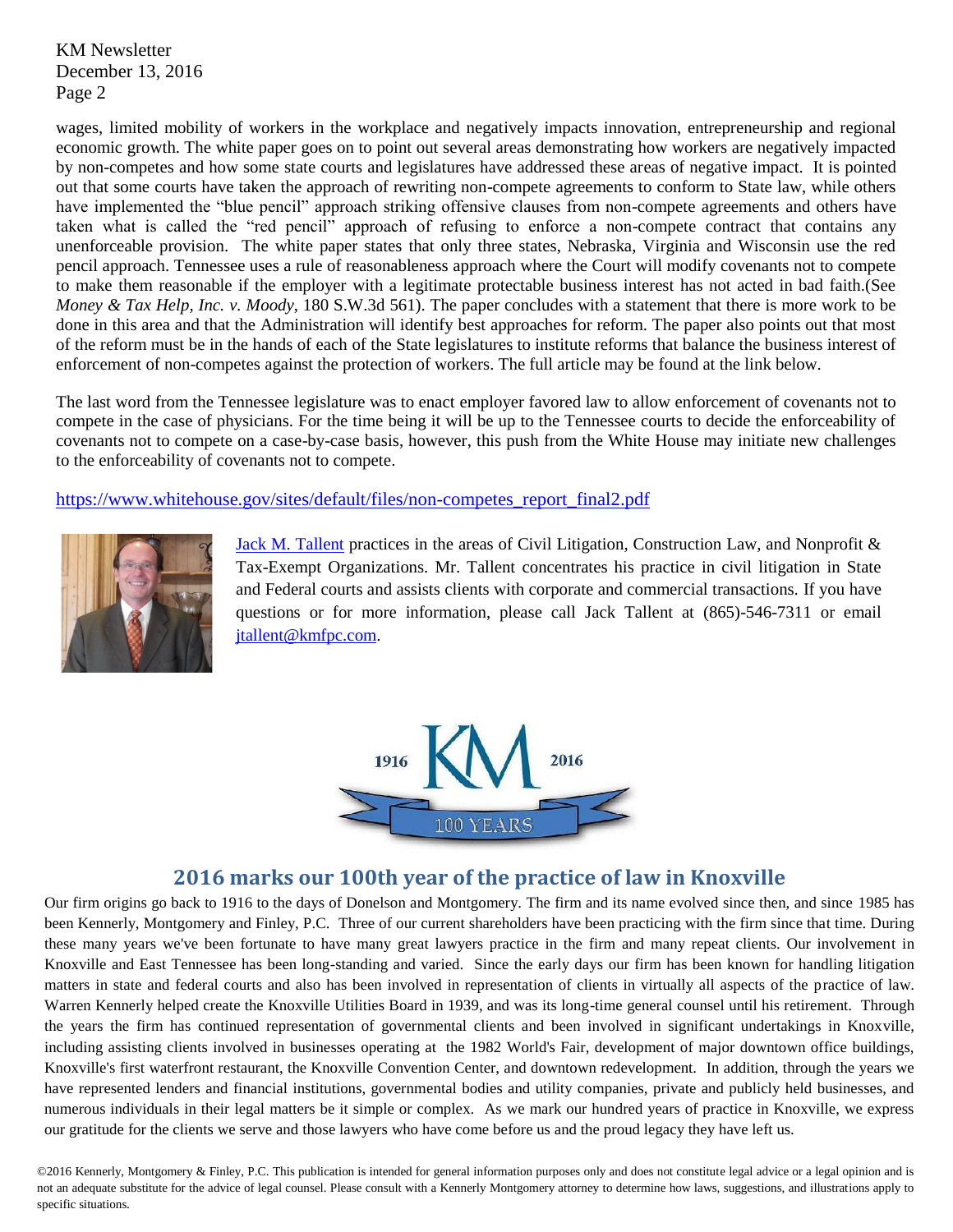# <span id="page-2-0"></span>**Are Employer Health Plans Required to Offer Gender Transition Coverage?**

## **By Ashley N. Trotto, Esq.**

Many employer-sponsored health plans have historically contained blanket exclusions for gender transition-related treatment. That practice may now be unlawful.

Final regulations, effective July 18, 2016, specifically prohibit certain health plans, and other covered entities, from having or implementing a categorical coverage exclusion or limitation for all health services related to gender transition or from otherwise denying or limiting coverage or imposing additional cost sharing or other limitations or restrictions on coverage, for health services related to gender transition if such denial, limitation, or restriction results in discrimination against a transgender individual.

The preamble provides that an across-the-board categorization of all transition-related treatment, for example as experimental, is "outdated and not based on current standards of care."

More specifically, it provides that an explicit, categorical (or automatic) exclusion or limitation of coverage for all health services related to gender transition is unlawful on its face because it singles out the entire category of gender transition services, systematically denying services and treatments for transgender individuals.

In evaluating whether a health plan's denial of a claim for coverage for transition-related care is the product of discrimination, basic nondiscrimination principles will apply. Thus, the inquiry starts with whether and to what extent coverage is available when the same service is not related to gender transition. The preamble provides the following example: "if a health plan denies a claim for coverage for a hysterectomy that a patient's provider says is medically necessary to treat gender dysphoria, OCR will evaluate the extent of the covered entity's coverage policy for hysterectomies under other circumstances." The preamble goes on to provide that OCR will carefully scrutinize whether the covered entity's explanation for the denial or limitation of coverage for transition-related care is legitimate and not a pretext for discrimination.

These rules do not affirmatively require health plans to cover any particular procedure or treatment for transition-related care; nor do they preclude a covered entity from applying neutral standards that govern the circumstances in which it will offer coverage to all enrollees in a nondiscriminatory manner. The rule does require that a health plan apply the same neutral, nondiscriminatory criteria that it uses for other conditions when the coverage determination is related to gender transition.

To avoid costly consequences, employers who are covered entities need to review their health plans to ensure compliance with these new regulations.



[Ashley N. Trotto](http://www.kmfpc.com/attorneys/ashley_n_trotto.aspx) practices in the areas of ERISA law, pension plans, and employee benefits. Ms. Trotto assists both private and governmental clients in the design, implementation, and maintenance of their employee benefit plans and specifically health and welfare benefit plans. Ms. Trotto focuses much of her time on assisting clients with issues related to compliance with the Patient Protection and Affordable Care Act. If you have questions or for more information, please call Ashley Trotto at  $(865)$ -546-7311 or email [atrotto@kmfpc.com.](mailto:atrotto@kmfpc.com)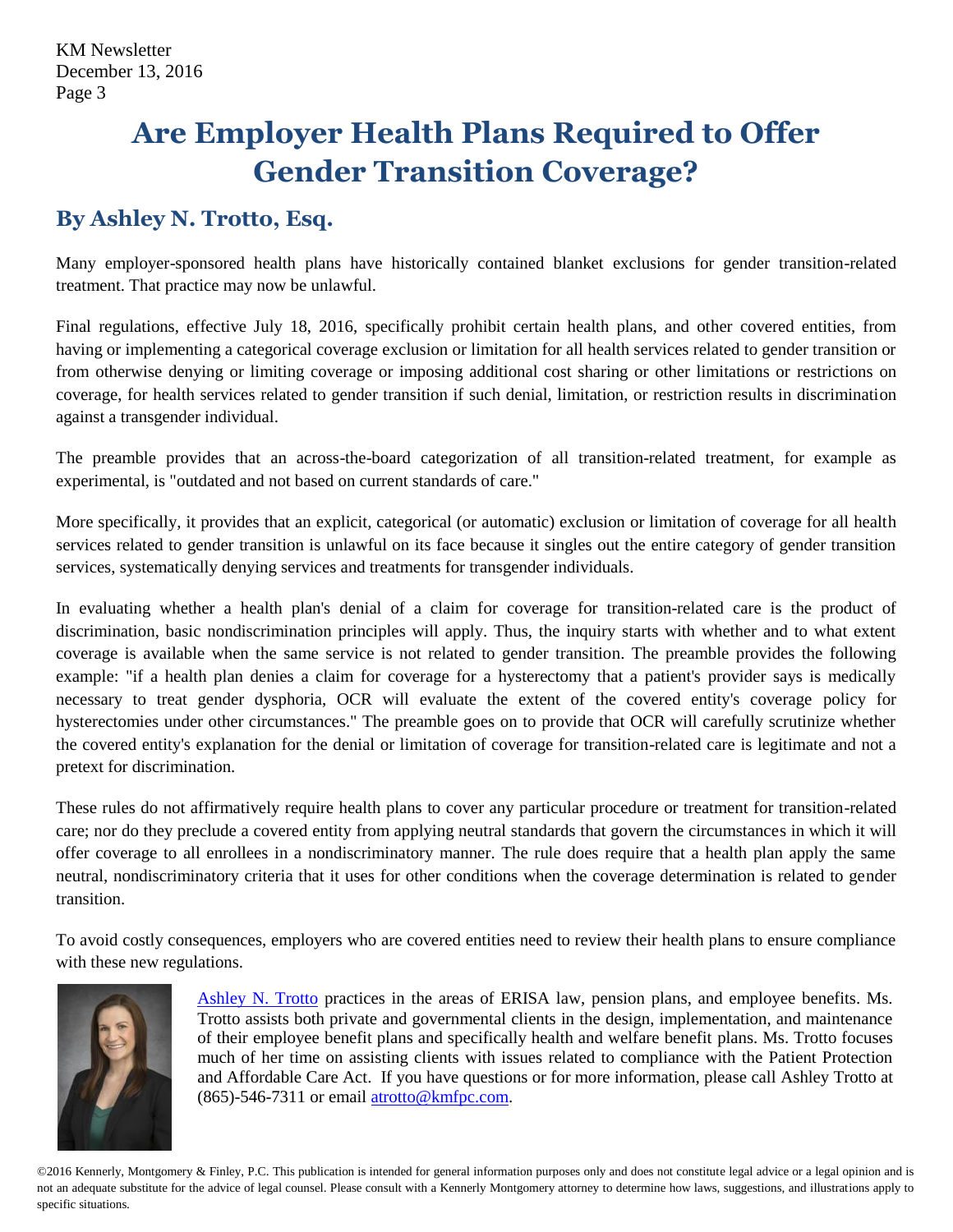## **Charitable Organizations Lessening the Burdens of Government**

## <span id="page-3-0"></span>**By Zack R. Gardner, Esq.**

Under Internal Revenue Code ("Code") Section 501(c)(3), organizations qualify for tax-exempt status when they are organized and operated exclusively for "exempt purposes" and none of their earnings inure to the benefit of private shareholders or individuals. "Exempt purposes" include charitable, religious, educational, scientific, literary, and other enumerated purposes.

"Charitable" is a broad term that refers to more than just organizations such as the Salvation Army or the American Red Cross which provide food, aid, and shelter to those in need. It also includes organizations which lessen the burdens of local, state, and federal government. Treas. Reg. Section  $1.501(c)(3)-1(d)(2)$ . Traditionally, these are organizations similar to adoption agencies or orphanages, charitable hospitals and mental health organizations, and schools or adult education programs. As time has gone on, a test has developed which captures not only what organizations are traditionally thought to have lessened the burdens of government in a charitable manner, but other organizations that similarly lessen the burdens of government but through different means such as economic development organizations.

Courts and the IRS use a two-part test to determine whether an organization lessens the burdens of government. First: a determination of whether the activities conducted are those that a governmental unit considers to be its burden. Second: a determination of whether such activities *actually* lessen that governmental burden. *See e.g. Indiana Crop Improvement Association, Inc. v. Commissioner*, 76 T.C. 394 (1981), acq., 1981-2 C.B. 1; *Rev. Rul.* 85-2.

The first prong of the test can be shown through a number of ways. For example, a state may delegate authority to an organization to conduct activities on behalf of or for the benefit of a governmental unit through statute, *Id.*; a governmental unit may explicitly recognize the activities performed by an organization are its own, *Rev. Rul.* 85-1; or a governmental unit might act jointly with an organization or allow the organization to assume the governmental unit's activities. 1984 EO CPE Text, *L. Instrumentalities – Lessening the Burdens of Government*, available at [https://www.irs.gov/pub/irs-tege/eotopicl84.pdf.](https://www.irs.gov/pub/irs-tege/eotopicl84.pdf)

The second prong, whether the activities in question *actually* lessen the burdens of government, depends on the relevant facts and circumstances. For example, if a governmental unit must continue its activities without change or reduction in its costs, then it can reasonably be concluded that the burdens of government were not actually lessened. Conversely, if the government does not need to devote additional funds or time, effort, and manpower to an activity it previously did, then it can reasonably be concluded that the activities are lessening the burdens of government.

However, organizations who meet this test must still be diligent to meet all other requirements under Code Section 501(c)(3) including avoiding private inurement issues.



[Zack R. Gardner](http://www.kmfpc.com/attorneys/zack_r_gardner.aspx) assists nonprofit and tax-exempt entities with forming their organizations, and obtaining and maintaining their nonprofit and tax-exempt statuses. If you have questions about nonprofit issues or for more information, please call Zack Gardner at (865)-546-7311 or email [zgardner@kmfpc.com.](mailto:zgardner@kmfpc.com?subject=Nonprofit%20information)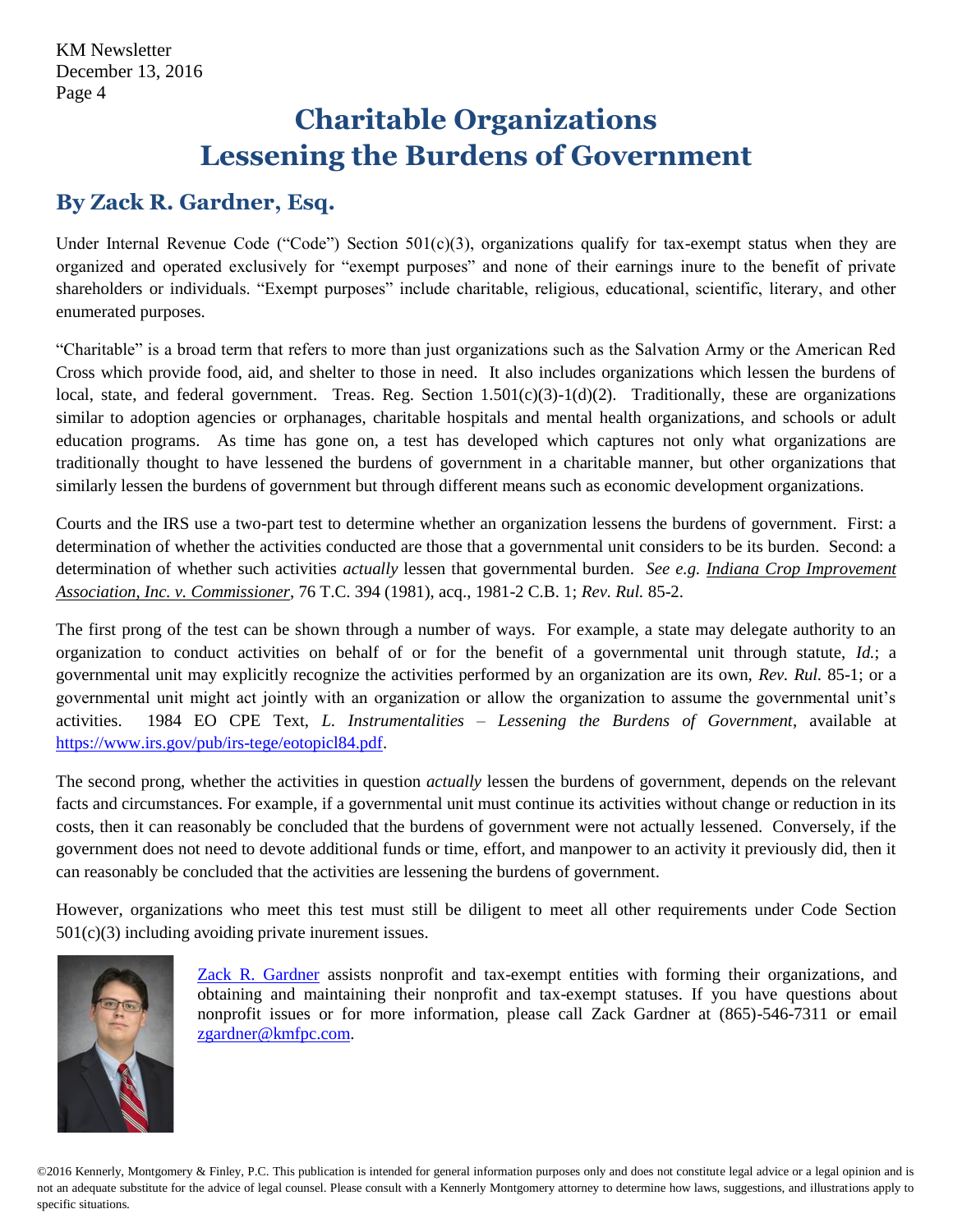# <span id="page-4-0"></span>**Remain Qualified for Government Benefits Using Self-Settled Special Needs Trusts**

## **By Michael R. Crowder, Esq.**

Many individuals with disabilities qualify for Supplemental Security Income (SSI) and/or Medicaid benefits. Eligibility for these programs is means-tested, meaning that eligibility is based in part on the individual's financial need. Currently, a single individual must have less than \$2,000 in countable assets in order to qualify for SSI and Medicaid. Therefore, if a disabled individual has over \$2,000 in countable assets, he/she must find a way to bring those countable assets down to the appropriate level before receiving SSI or Medicaid benefits. Along those same lines, it is possible for an individual to lose such benefits if they receive a large lump sum, for example from a lawsuit settlement, inheritance, or life insurance benefit.

However, federal law provides a way for SSI and Medicaid recipients to retain those benefits if they transfer and hold their assets in a "special needs" trust. See 42 USC §1396p(d)(4)(A). If the conditions outlined below are met, the government does not penalize an individual for transfers of their assets to a special needs trust, and the assets held in the special needs trust are not deemed to be countable assets for purposes of SSI and Medicaid. Assets held by the trustee may be used to supplement the benefits to which the beneficiary is eligible.

In order for a trust to qualify as a special needs trust under federal law, the disabled individual whose assets are being used to fund the trust must be under age 65 when the trust is established. Additionally, at the individual's death, Medicaid and other medical assistance providers must be first in line to recover from the trust assets the amount paid for the beneficiary's medical care.

Finally, under current law a disabled individual cannot establish his/her own special needs trust, but instead the trust must be created by the beneficiary's parent, grandparent, legal guardian or a court. If there is no parent or grandparent available to set up the trust, the individual must petition a court for appointment of a legal guardian or for establishment of the trust by the court as creator. However, in September 2016 the Special Needs Trust Fairness Act passed in the House of Representatives by a margin of 383 to 22, and looks promising to pass in the Senate. If passed, this new law would provide substantial additional flexibility to disabled individuals by allowing them to establish special needs trusts for themselves without needing a parent or guardian or the court. This new law would be another great development in providing more freedom and flexibility to disabled individuals and their planning options (also see last quarter's article on ABLE Accounts).



[Michael Crowder](http://www.kmfpc.com/attorneys/michael_r_crowder.aspx) works primarily in the firm's estate planning, and business & corporate law practices. If you have questions or for more information about Social Security Benefits, please call Michael R. Crowder at (865)-546-7311 or email [mcrowder@kmfpc.com.](mailto:mcrowder@kmfpc.com)



Attorneys & Counselors Since 1916